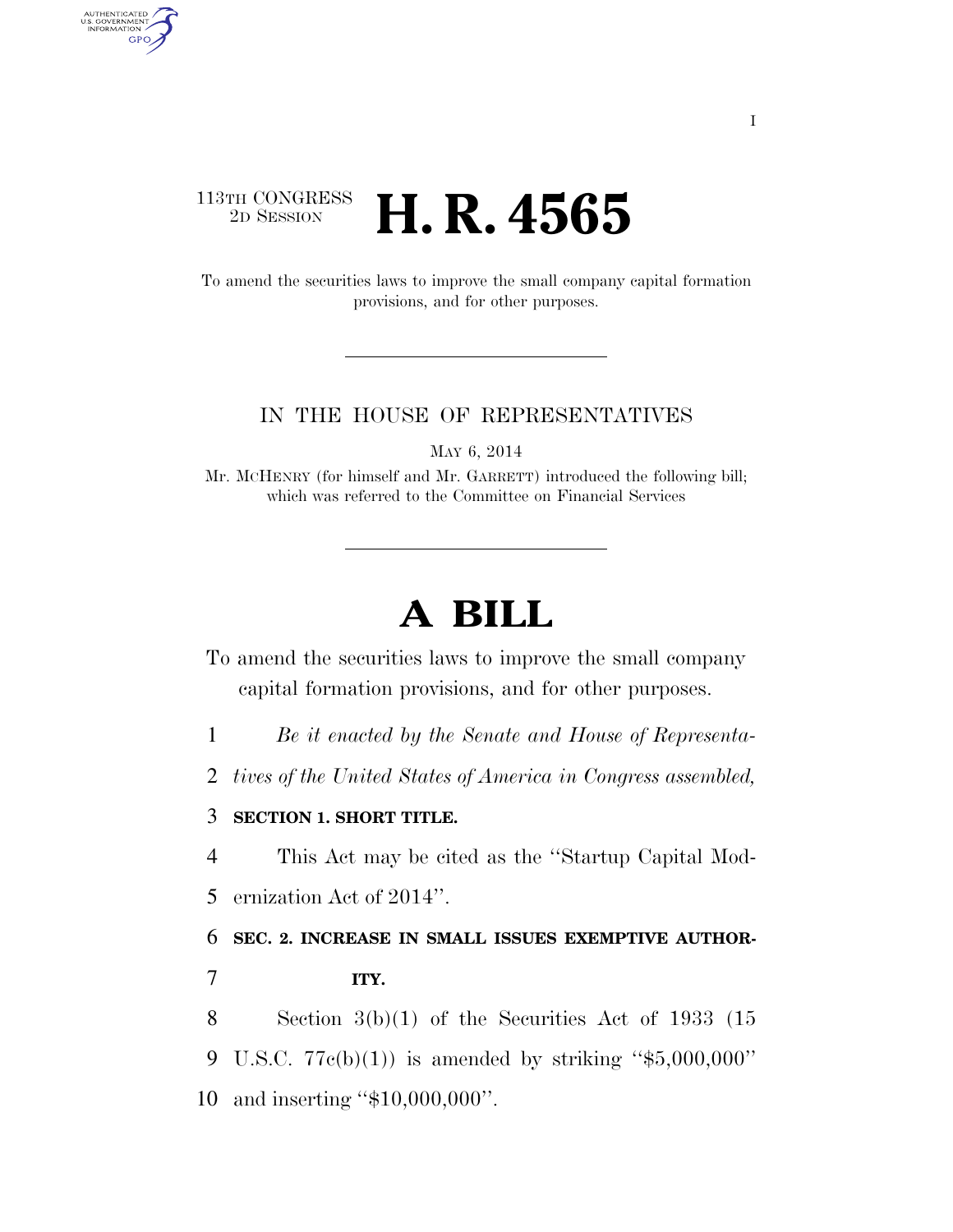**SEC. 3. PREEMPTION OF STATE LAWS.** 

 (a) IN GENERAL.—The first subparagraph (D) of section 18(b)(4) of the Securities Act of 1933 (15 U.S.C. 77r(b)(4)) (relating to a rule or regulation adopted pursu- ant to section 3(b)(2)) is amended by inserting ''section 6 3(b)(1) or" before "section  $3(b)(2)$ ".

 (b) CLARIFICATION OF THE PRESERVATION OF STATE ENFORCEMENT AUTHORITY.—

 (1) IN GENERAL.—The amendment made by subsection (a) relates solely to State registration, documentation, and offering requirements, as de- scribed under section 18(a) of the Securities Act of 13 1933 (15 U.S.C.  $77r(a)$ ), and shall have no impact or limitation on other State authority to take en- forcement action with regard to an issuer, inter- mediary, or any other person or entity using the ex- emption from registration provided by section  $18 \qquad \qquad 3(b)(1)$  of such Act.

 (2) CLARIFICATION OF STATE JURISDICTION OVER UNLAWFUL CONDUCT OF INTERMEDIARIES, ISSUERS, AND CUSTODIANS.—Section 18(c)(1) of the Securities Act of 1933 is amended—

 (A) in subparagraph (A), by striking 24 "and" at the end;

 (B) in subparagraph (B), by striking the 26 period at the end and inserting "; and"; and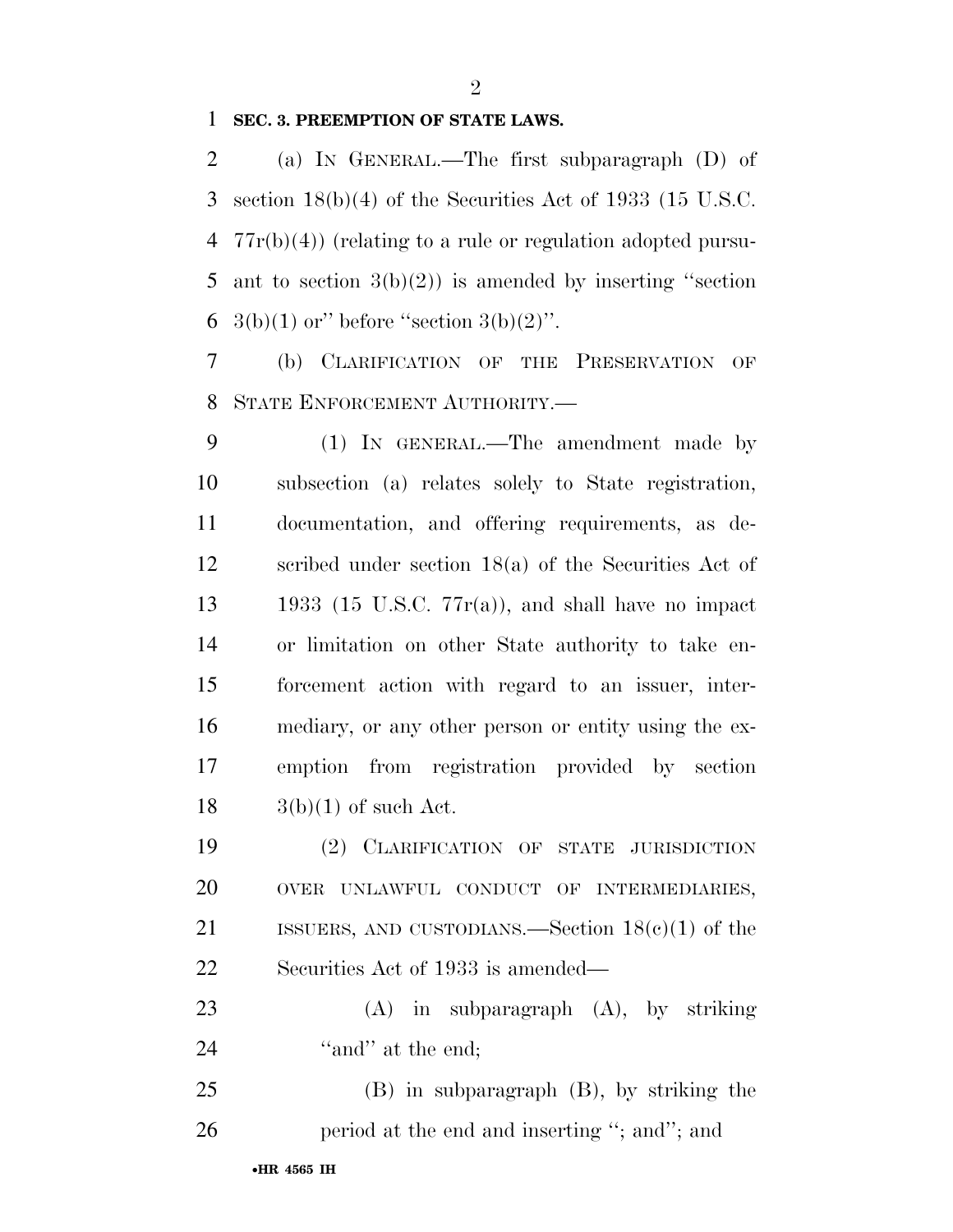(C) by adding at the end the following:  $\langle ^{\prime}(C) \rangle$  with respect to a transaction de- scribed under section 3(b), unlawful conduct by an issuer or custodian.''.

**SEC. 4. EXCLUSION FROM SHAREHOLDER CAP.** 

6 (a) IN GENERAL.—Section  $12(g)$  of the Securities 7 Exchange Act of 1934 (15 U.S.C.  $78l(g)$ ) is amended by adding at the end the following:

9 "(7) EXCLUSION FOR SECURITIES ISSUED UNDER REGULATION A PURSUANT TO SECTION 3(b) OF THE SECURITIES ACT OF 1933.—All securities issued under Regulation A (17 C.F.R. 230.251 et seq.) pursuant to section 3(b) of the Securities Act of 1933 shall be exempt from the provisions of this subsection if the issuer has filed audited financial statements with the Commission and the issuer is in compliance with all periodic disclosures required by the Commission pursuant to section 3(b)(4) of the Securities Act of 1933.''.

 (b) RULEMAKING.—The Securities and Exchange 21 Commission shall issue a rule to carry out section  $12(g(7))$  of the Securities Exchange Act of 1934 (15 U.S.C. 78c), as added by this section, not later than 180 days after the date of enactment of this section.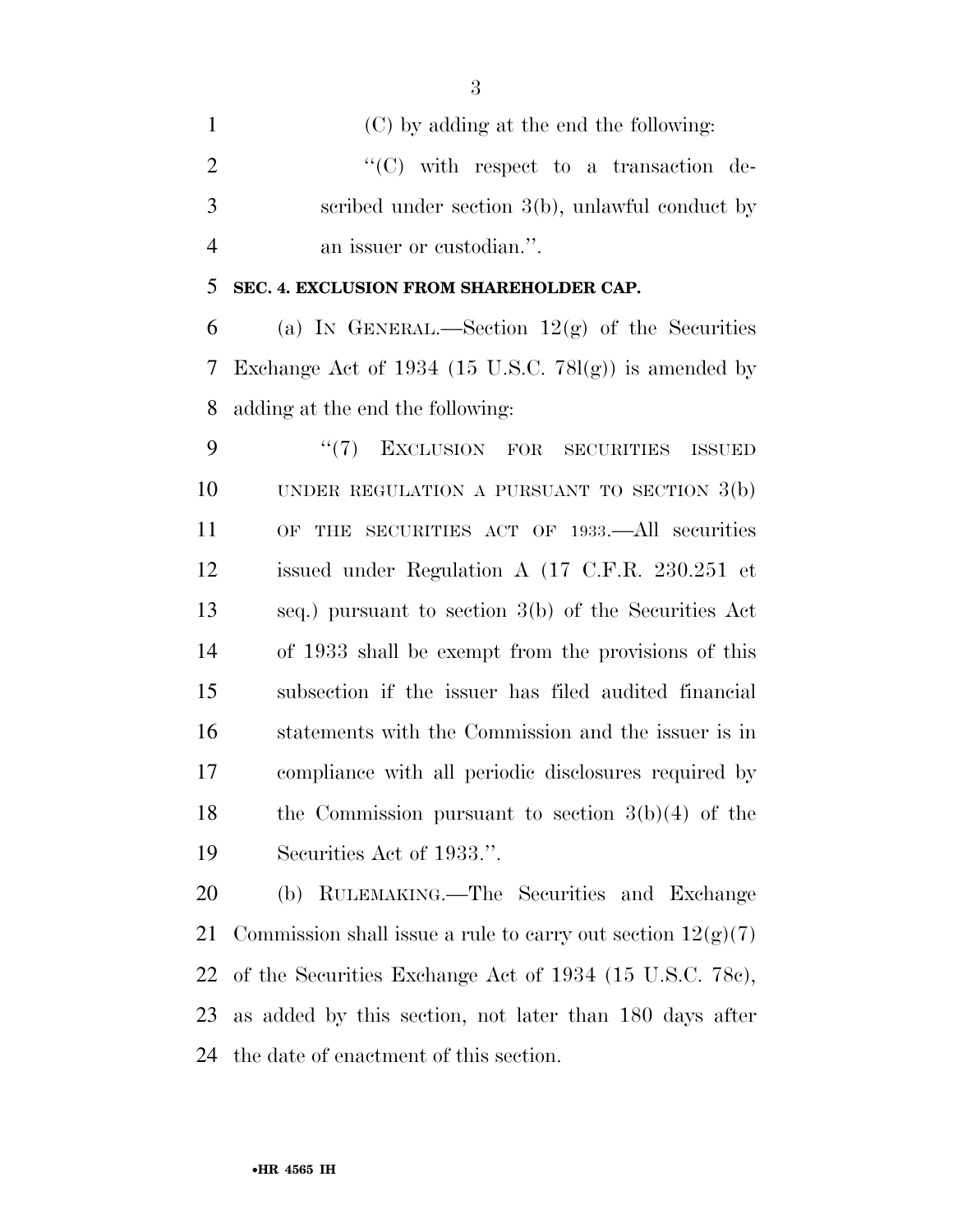(c) RULE OF APPLICABILITY.—The exclusion pro-2 vided under section  $12(g)(7)$  of the Securities Exchange Act of 1934 (15 U.S.C. 78c), as added by this section, shall apply to securities issued before, on, or after the date of the enactment of this Act.

#### **SEC. 5. EXEMPTED TRANSACTIONS.**

 (a) EXEMPTED TRANSACTIONS.—Section 4 of the Se-curities Act of 1933 (15 U.S.C. 77d) is amended—

 (1) in subsection (a), by adding at the end the following new paragraph:

 $\frac{11}{2}$  ''(7) transactions meeting the requirements of subsection (d).'';

 (2) by redesignating the second subsection (b) (relating to securities offered and sold in compliance with Rule 506 of Regulation D) as subsection (c); and

(3) by adding at the end the following:

18  $\cdot$  "(d)(1) The transactions referred to in subsection (a)(7) are transactions where—

 $\langle (A)$  each purchaser is an accredited inves- tor, as that term is defined in section 230.501(a) of title 17, Code of Federal Regula-23 tions (or any successor thereto); and

24 ''(B) if any securities sold in reliance on 25 subsection  $(a)(7)$  are offered by means of any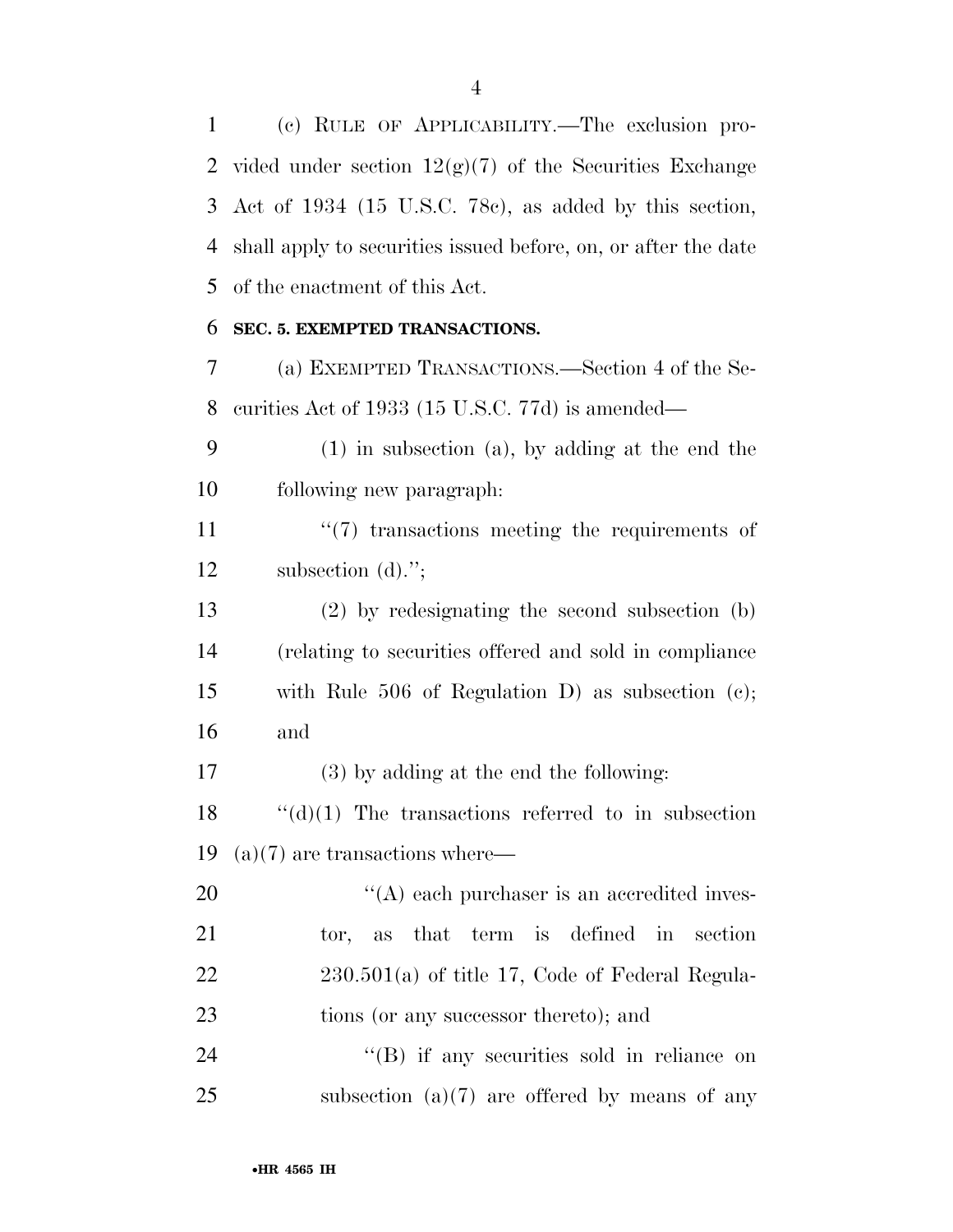| $\mathbf{1}$   | general solicitation or general advertising, the         |
|----------------|----------------------------------------------------------|
| $\overline{2}$ | seller takes reasonable steps to verify, in the          |
| 3              | manner set forth in section $230.506(c)(ii)$ of          |
| 4              | title 17, Code of Federal Regulations (or any            |
| 5              | successor regulation), that each purchaser is an         |
| 6              | accredited investor.                                     |
| 7              | "(2) Securities sold in reliance on subsection $(a)(7)$  |
| 8              | shall be deemed to have been acquired in a transaction   |
| 9              | not involving any public offering.                       |
| 10             | $\lq(3)$ The exemption provided by this subsection shall |
| 11             | not be available for a transaction where the seller is—  |
| 12             | $\lq\lq$ an issuer, its subsidiaries or parent;          |
| 13             | $\lq\lq (B)$ an underwriter acting on behalf of the      |
| 14             | issuer, its subsidiaries or parent, which receives com-  |
| 15             | pensation from the issuer with respect to such sale;     |
| 16             | <b>or</b>                                                |
| 17             | "(C) a dealer.                                           |
| 18             | $\lq(4)$ A transaction meeting the requirements of this  |
| 19             | subsection shall be deemed not to be a distribution for  |
| 20             | purposes of section $2(a)(11)$ .".                       |
| 21             | (b) EXEMPTION IN CONNECTION WITH CERTAIN EX-             |
| 22             | EMPT OFFERINGS.—Section $18(b)(4)$ of the Securities Act |
| 23             | of 1933 (15 U.S.C. $77r(b)(4)$ ) is amended—             |
|                |                                                          |